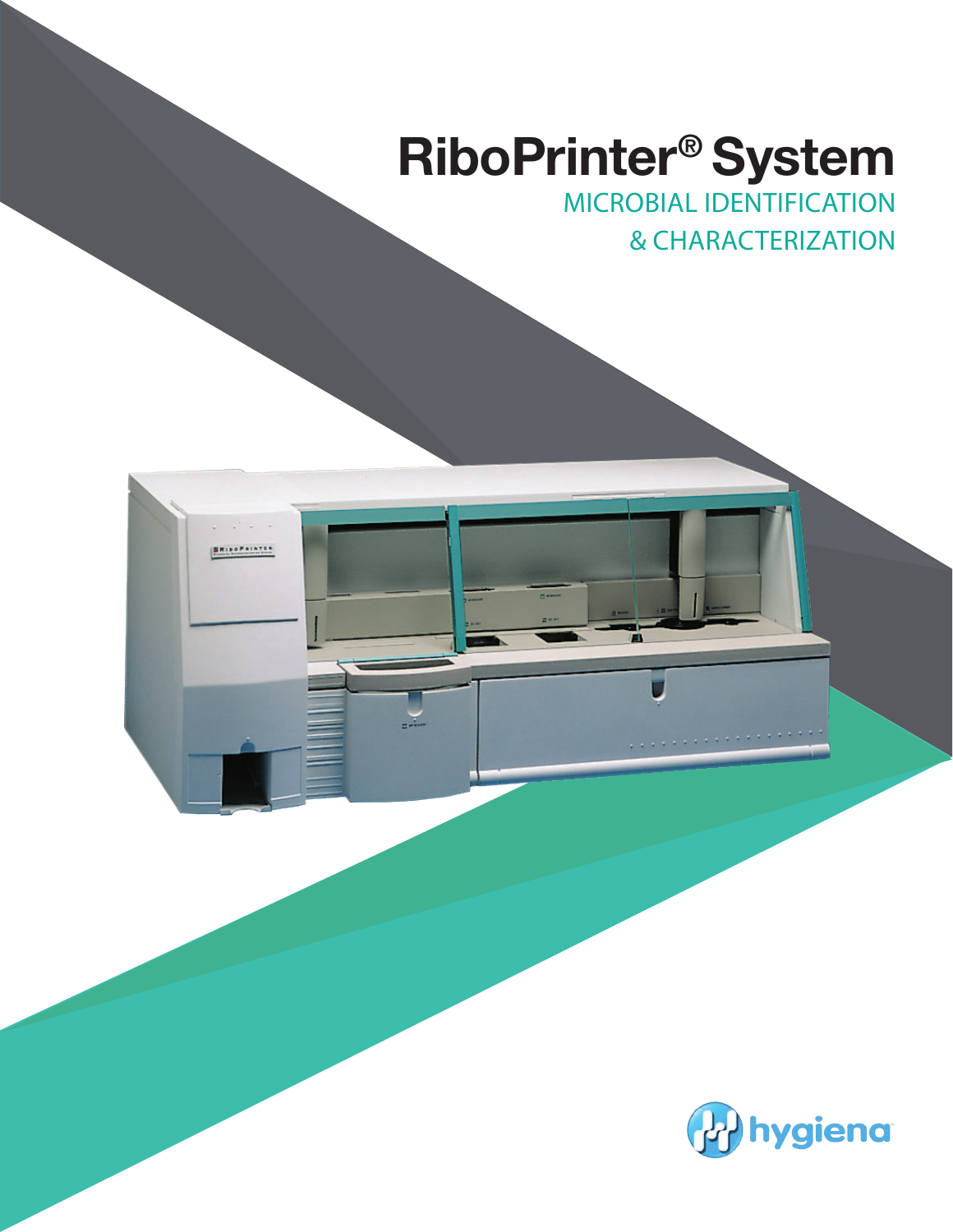# hygiena<sup>®</sup>

# Gain Control of your Environment

Only the **RiboPrinter® System** from Hygiena™ combines automation with the power of DNA to easily and accurately identify and characterize contaminants and track their source at the strain level—helping you gain control of any microbial environment.

Although bacteria are found throughout nature, their presence in certain critical environments such as sterile manufacturing or food processing plants poses a constant threat. And when harmful bacteria enter the population, epidemiologists must work quickly to prevent the spread of disease.

To control unwanted bacteria, you need to know what the organism is and how it entered your process or population. Now you can get the answers to these important questions automatically and simultaneously with the RiboPrinter® System.

# RiboPrinter® System Benefits:

- Identify, characterize, and trace contaminants to their source.
- Target precise areas for effective interventions.
- Evaluate effectiveness of sanitation and training.
- Establish a baseline of indigenous florae.
- Monitor for spikes and trends.
- Track emerging trends in antibiotic resistant organisms.

## **RUN SAMPLES ON THE RIBOPRINTER® SYSTEM**

Keep track of samples and easily sort **RiboPrint™** patterns with simplified software.

## **LEARN SAMPLE IDENTITY**

Genus and species are automatically provided by comparing the **RiboPrint™** pattern to the onboard identification database of about 8,500 patterns covering more than 1,700 species.

### **CREATE A CUSTOM ID DATABASE**

Optionally assign genus, species and sub-species of your sample from a separate database of your own custom identifications.

# **TRACK AND TREND**

RiboPrint™ patterns are automatically clustered with similar patterns to form RiboGroups with previously run samples. Strain-level data allow you to track the source of organisms and monitor trends.

## **SHARE AND BUILD**

Remote Client Software

- Perform many **RiboPrinter® System** software tasks from another computer on a local or wide area network.
- Analyze data from an office computer instead of the system computer.
- Run the user interface side-by-side with other applications, making it more convenient to import data from the **RiboPrinter® System** into report documents, spreadsheets or presentations.

## Data Merging Workstation

- Automatically integrate data from multiple **RiboPrinter® Systems** into a central database for better data analysis.
- Network multiple **RiboPrinter® Systems** and compare individual samples with those collected at other sites or in other countries.
- Control which data is merged, along with frequency of uploads and processes performed on data.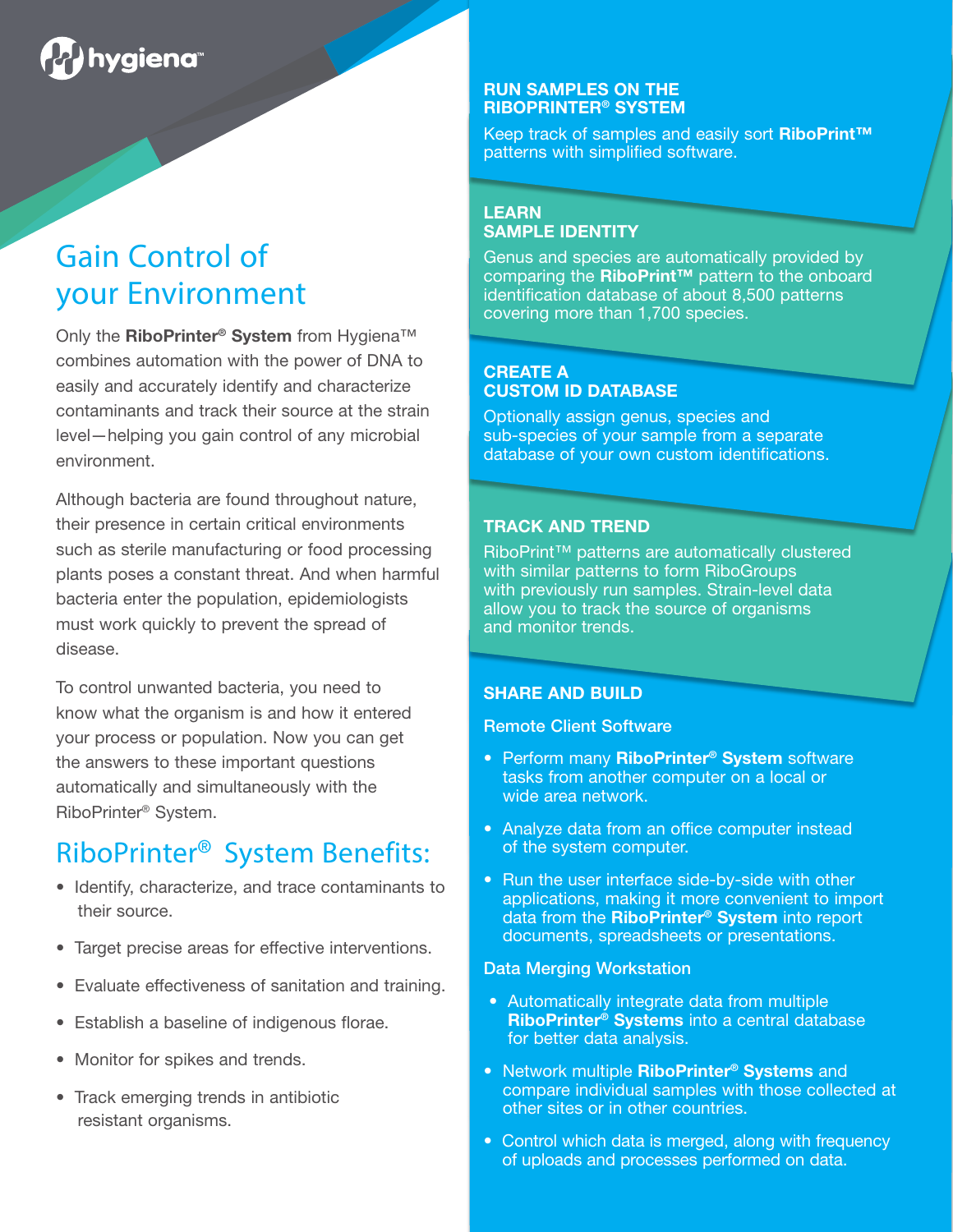# **hygiena.com**

# How it Works



Load up to 8 samples at a time in the automated unit.



Genetic fingerprints (**RiboPrint™** patterns) are generated for each sample in 8 hours.

 $\sim$ 



| <b>Designated ID</b> | Label                       | Similarity to<br><b>Designated ID</b><br>$QC - 101$ | <b>RiboPrint™ Pattern</b><br>15<br>50<br>1 kbp<br>10<br>5 |
|----------------------|-----------------------------|-----------------------------------------------------|-----------------------------------------------------------|
| DUP_PVUII-2049       | Salmonella II ser. Hillbrow | 0.38                                                |                                                           |
| DUP-16090            | Haemophilus influenzae      | 0.10                                                |                                                           |
| DUP-16400            | Neisseria meningitidis      | 0.04                                                |                                                           |
| DUP-18390            | Aeromonas species           | 0.09                                                |                                                           |
| DUP_PVUII-3266       | Streptomyces aureofaciens   | 0.17                                                |                                                           |
| DUP-18221            | Paracoccus denitrificans    | 0.35                                                |                                                           |

# IDENTIFICATION OF GENUS AND SPECIES

Taxonomic identification is automatically provided by comparing the unknown isolate against an onboard database of about 8,500 patterns, covering more than 290 genera and 1,700 species.

| IP Label               | <b>Jailor Community</b>  | 13010000 110111      | 999-281-S-2 | kbp | 10<br>15 50 |
|------------------------|--------------------------|----------------------|-------------|-----|-------------|
| Bacillus thuringiensis | <b>Sterility Failure</b> | <b>Final Product</b> | 0.99        |     |             |
| Bacillus thuringiensis | EM Isolate               | Fill Line            | 0.99        |     |             |
| Bacillus thuringiensis | Raw Material             | LN# 903              | 0.81        |     |             |

Similarity to RiboGroup RiboPrint<sup>TM</sup> Pattern

## STRAIN DIFFERENTIATION (CHARACTERIZATION)

Sub-species discrimination along with associated source data helps determine if you've previously seen a particular strain in your environment and if so, where and when.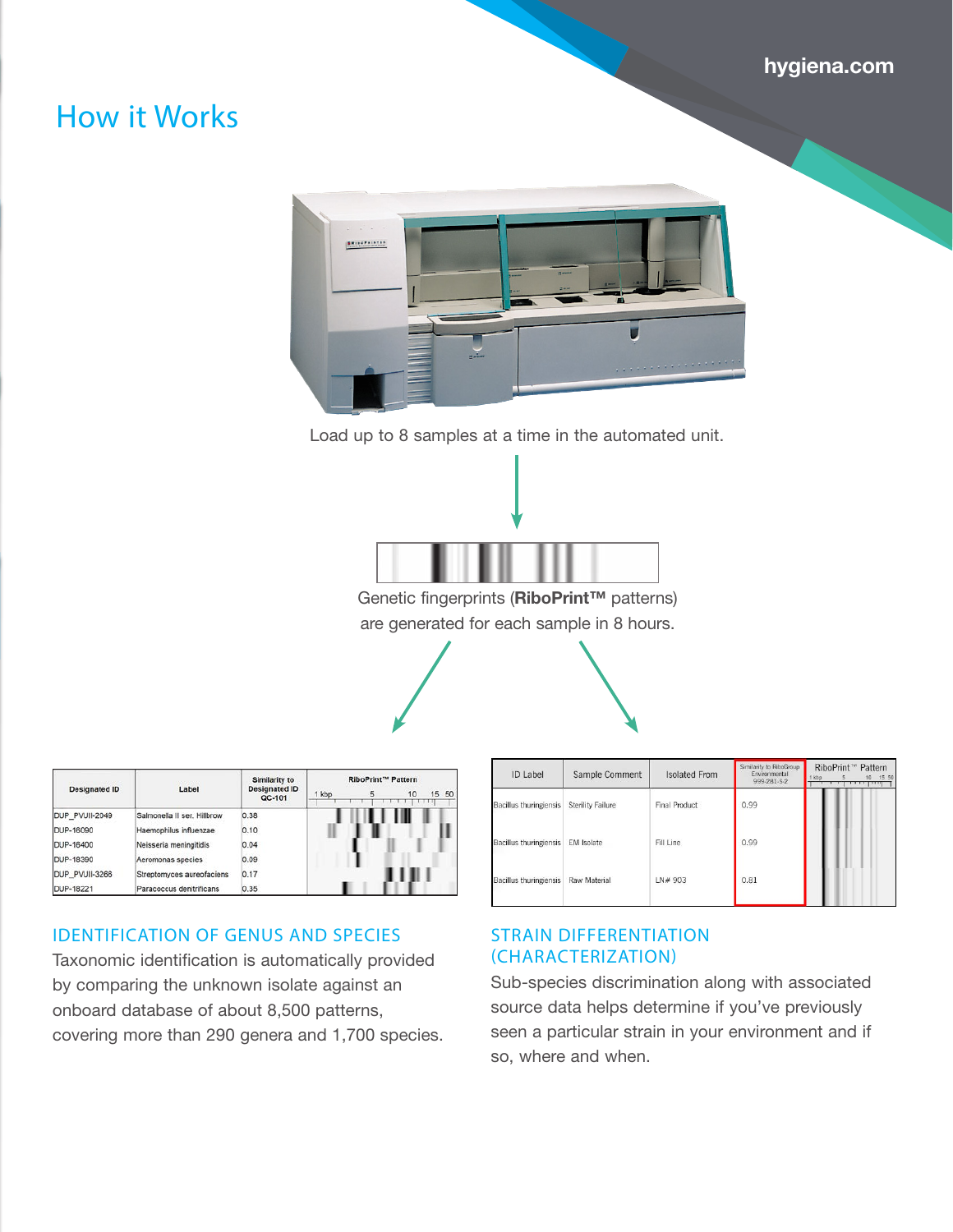# hygiena

# Meet the RiboPrinter® System

## WORKSTATION

The brains of the **RiboPrinter®** System, it controls the characterization unit analyzes and stores data and produces printed reports. The workstation includes a personal computer and printer. The proprietary software provides user-friendly prompts, process monitoring, diagnostics and complete data analysis.

## CHARACTERIZATION UNIT

This automated instrument performs DNA restriction digestion, electrophoretic separation, membrane transfer and detection—and automatically records data on the accompanying workstation. Its modular design simplifies troubleshooting and maintenance. Loading and operation are easy and intuitive, requiring little training.

## MP BASE AND INSERTS

Holds the DNA probe, conjugate and substrate (which fuel the chemical reaction to create bands from fragments of DNA).

# GEL CASSETTE

Holds precast electrophoresis gel. Separates DNA fragments into discrete bands.

## DNA PREP PACK

**Restriction** enzyme and lysis buffer to break open bacteria, release and cut DNA; marker DNA to help normalize patterns.

### SAMPLE CARRIER

Holds eight samples.

# PURIFIED **WATER**

For closedsystem rehydration of dry disposables and component rinsing.

# MEMBRANE

Captures DNA fragments for final processing.



### SAMPLE PREPARATION EQUIPMENT

Sample preparation is made rapid, safe and simple with this specialized equipment. The hand-held mixer disperses cells in the buffer solution. The Heat Treatment Station inactivates bacterial samples and renders them harmless.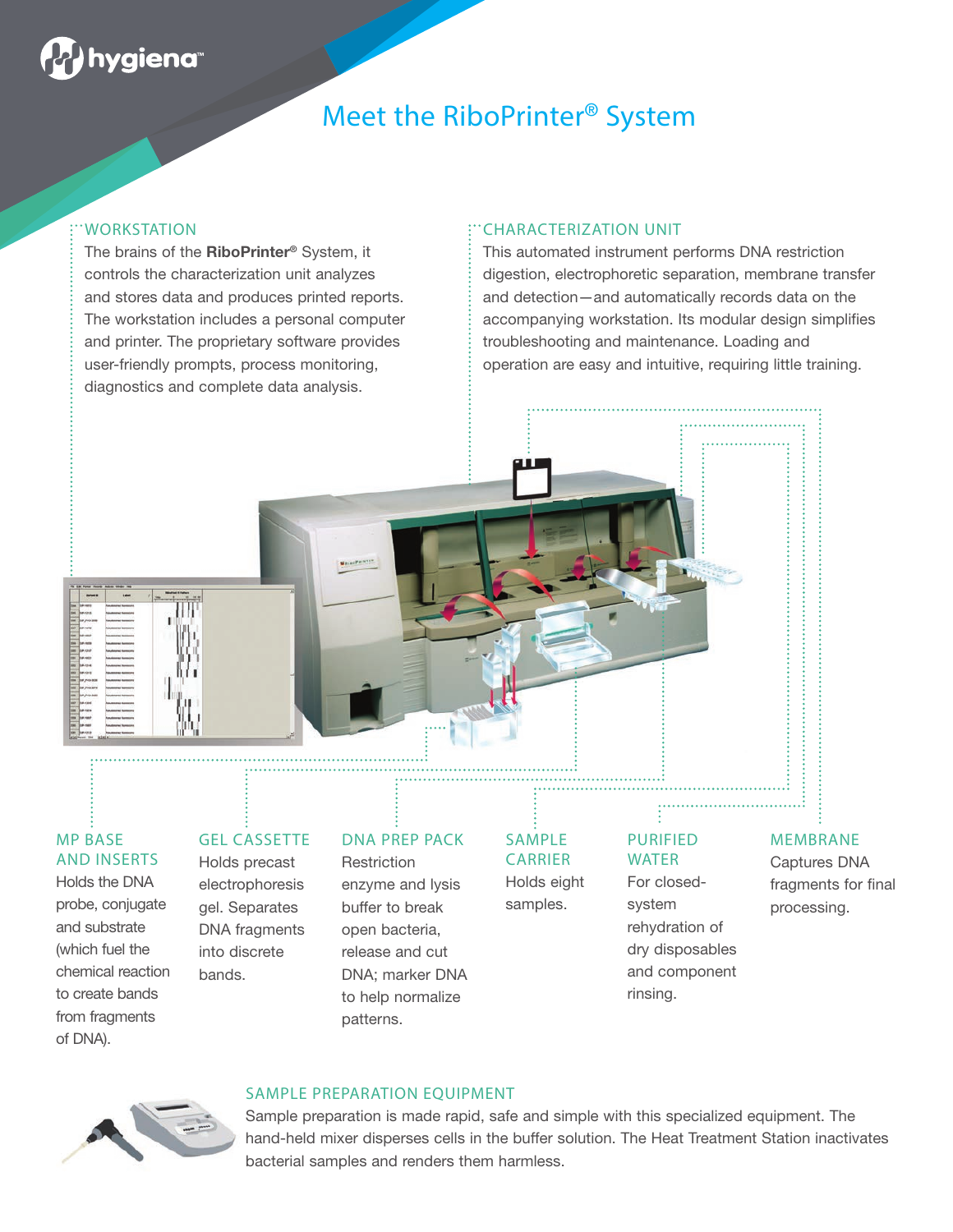# Fast, Automated Answers with Minimal Labor

After colony isolation, the **RiboPrinter®** System automates the rest of the process, reducing the labor required and minimizing errors due to technique. With results in just 8 hours, the **RiboPrinter®** System allows understanding of contamination in a fraction of the time.



SAMPLE PREPARATION

This is the **only** step that takes place outside the **RiboPrinter®** System automated unit. Pure colonies picked from a plate are inactivated by heat treatment.



DNA PREPARATION DNA is extracted from bacterial cell lysate and cut into fragments by a restriction enzyme.



**SEPARATION** AND TRANSFER The DNA fragments are separated according to molecular size by gel electrophoresis and are transferred to a membrane.



### MEMBRANE PROCESSING

After hybridization with a labeled DNA probe, a chemiluminescent agent is introduced.



**DETECTION** The emission of light from the hybridized fragments is then captured by a digitizing camera and stored as image data.

#### DATA PROCESSING

Using proprietary algorithms, a **RiboPrint™** pattern for each sample is extracted from the image data. This pattern is compared to other **RiboPrint™** patterns stored in the system to characterize and identify the sample.

| ie<br>taken<br><b>Good</b> | <b>SLIMBARS</b><br>ы            | esphan Franklin<br>    |                     |                                |                                                                      |
|----------------------------|---------------------------------|------------------------|---------------------|--------------------------------|----------------------------------------------------------------------|
|                            | <b>Bengle Romber</b>            | <b>Business Franci</b> | ۰                   | <b>Bulham ID Label</b>         | <b>Block or 7 Nations</b><br><b>View</b><br>degrada de tanto a famil |
|                            | VINNIGER                        | la - saa ari           |                     | <b><i><u>Advancing</u></i></b> |                                                                      |
|                            | 49954145-9-2                    | <b>Barrow all</b>      | <b>HEAL</b>         | <b>Basheriche lon</b>          |                                                                      |
|                            | $m = 41$                        | <b>Dear Agus</b>       | <b>ISBN</b>         |                                |                                                                      |
|                            | 14080-0043-1                    | <b>Go in 8</b>         | <b><i>BRAND</i></b> |                                |                                                                      |
|                            | 1005201-017                     | <b>Inches</b> of       | m                   | <b>MONTHS</b>                  |                                                                      |
|                            | 12080-026-0-0                   |                        |                     | <b>BAC GLACK</b><br>--         | I                                                                    |
|                            | 180010147                       | Server 14              | <b>ALTAH</b>        | between its 4                  |                                                                      |
|                            | <b><i><u>Literature</u></i></b> |                        | him<br>x            |                                |                                                                      |

### PRINTED REPORT

A report that characterizes and identifies the bacterium and includes its **RiboPrint™** pattern is automatically printed for your review. Sophisticated data analysis tools allow you to further process the information and share standardized data among your network of users.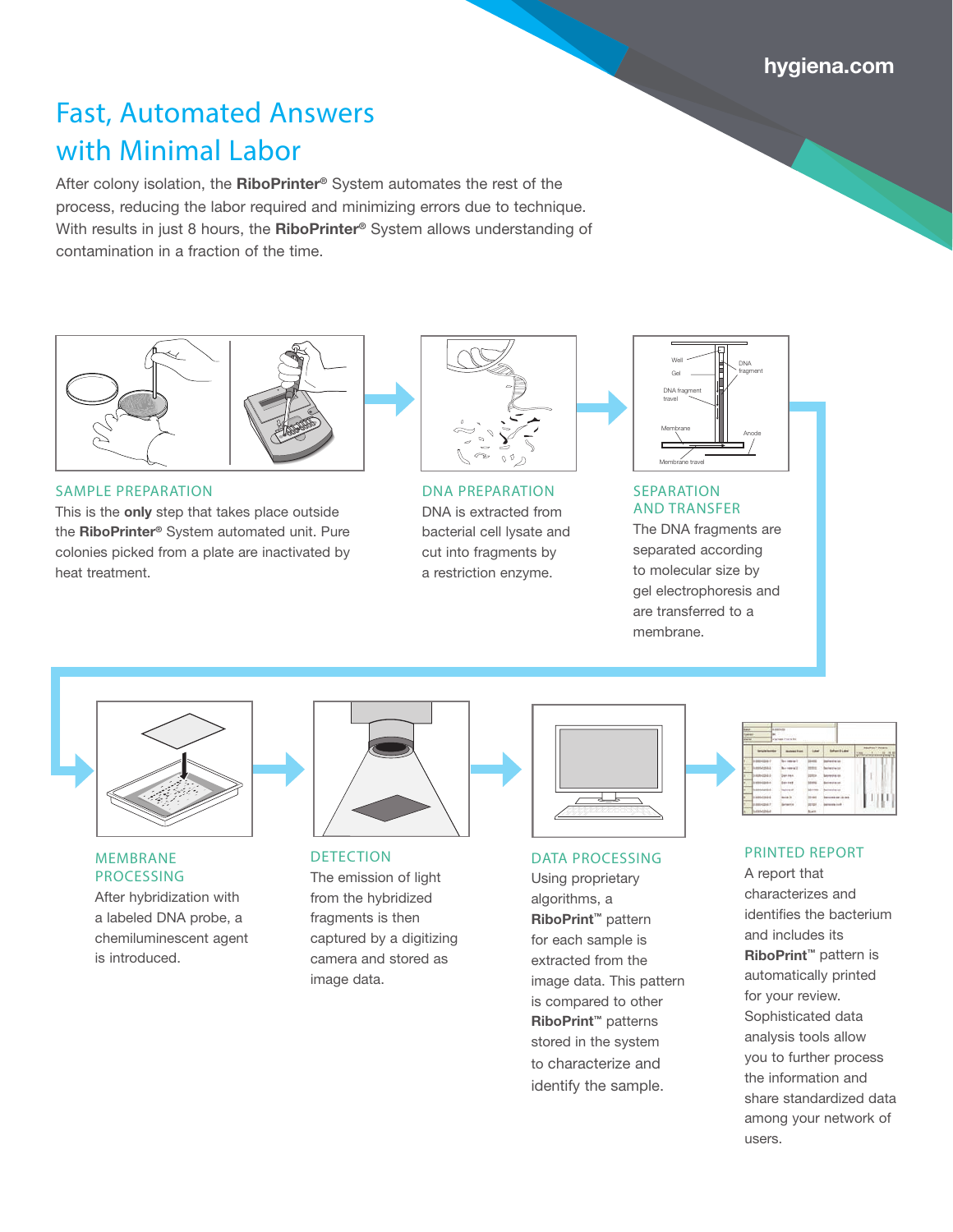# hygiena

# Distinguish More than 290 Genera and Over 1,700 **Species**

**RiboPrint™** patterns characterize environmental isolates, pathogens, spoilage organisms, control strains, beneficial organisms or any bacteria that are important to quality control professionals in the pharmaceutical and food industries, or to epidemiologists and other public health professionals.

# More than 16S Sequencing

The **RiboPrinter® System** automates restriction fragment length polymorphism (RFLP) analysis and targets the RNA-coding region of the bacterial genome. Restriction enzymes, such as *Eco*RI or *PvuII*, cut bacterial DNA into fragments that are processed to form a characteristic banding pattern or "fingerprint." The system captures an image of the banding pattern and digitizes it as a **RiboPrint™** pattern. This pattern can then be compared to a reference database of patterns from historic samples previously run at a particular location or on a specific instrument.

Rather than just analyzing the region that encodes the 16S rRNA sequence, the **RiboPrinter® System** investigates the regions encoding the 5S, 16S and 23S sequences, as well as the spacer regions and flanking genes on either side. This rich depth of information is what allows highly precise differentiation among strains of the same species, even those with the same 16S sequence.



Beyond reliable taxonomic identification, the RiboPrinter® System distinguishes individual strains, providing the granularity of information needed to track, trend and control your environment.

Listeria monocytogenes





The final report displays the RiboPrint™ pattern along with associated data for each sample.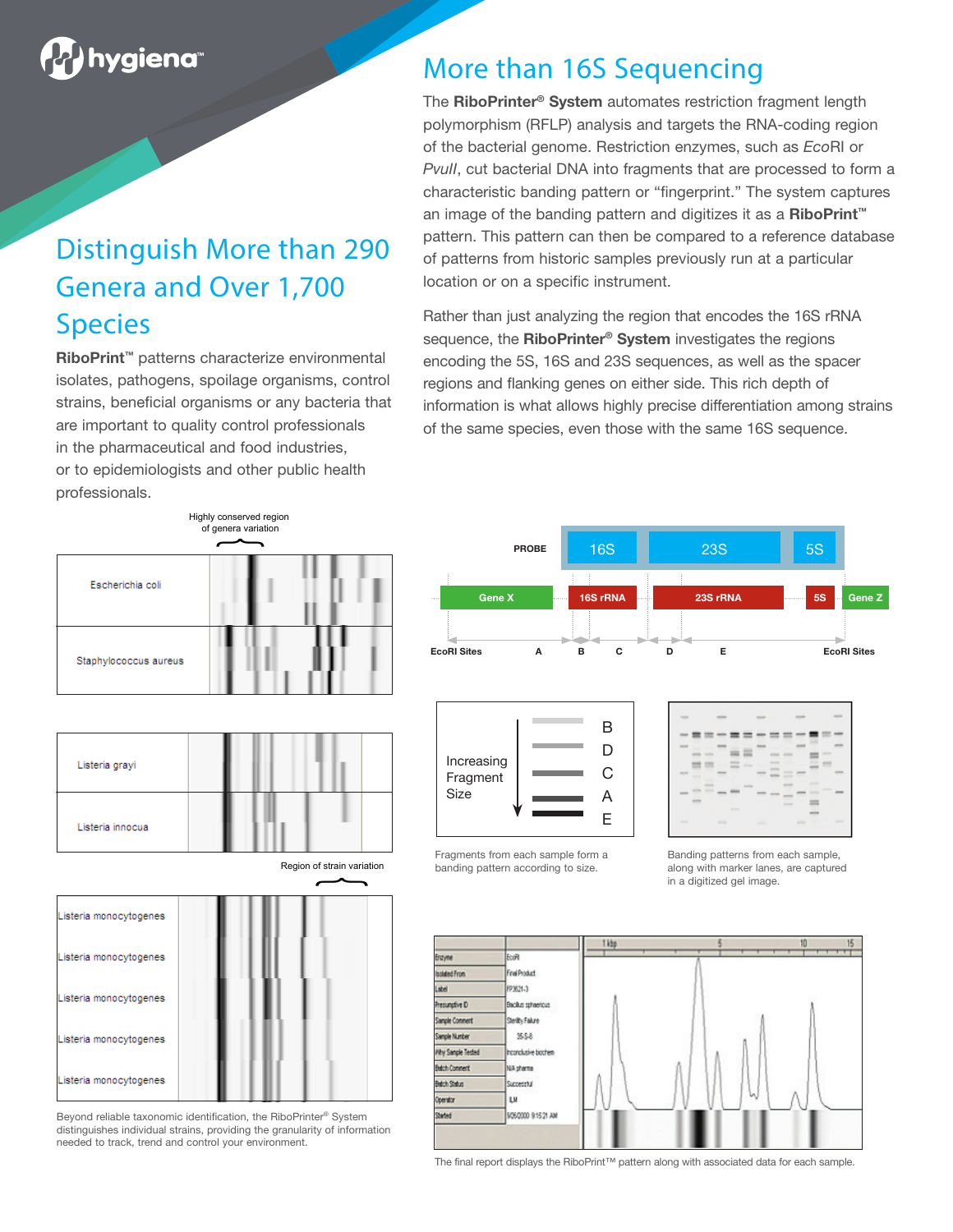# Read Case Studies at hygiena.com

# When Four Popular Tests Show Salmonella, the RiboPrinter® System Proves Them Wrong

It was 2 p.m. on a Friday, and after three days of product testing with ELISA, latex agglutination, biochemical screening and serological tests, company microbiologists had determined that their refrigerated, ready-to-eat salads were probably contaminated with *Salmonella*. Company executives feared that recalling the product – a decision that would negatively affect hundreds of vendors in four European countries – was their only option.

Before invoking the recall, the company decided to confirm their internal testing results at an independent laboratory. By early Saturday morning, PCR-based testing with the **BAX® System** had produced startling results: there were no *Salmonella* present in the tested samples.

Isolates were then run on the **RiboPrinter®** System to determine what bacteria was actually present in the samples. Within eight hours, **RiboPrint™** patterns of the isolate showed the bacteria to be *Citrobacter freundii*, a close, but non-pathogenic, cousin of *Salmonella* that has a history of mimicking its harmful relative when tested using biochemical assays.

The near-calamity of a product recall had been narrowly averted, and the company realized a savings of nearly \$350,000 in lost product alone. In addition, the company avoided the negative press, loss of consumer trust and brand damage associated with recalls.

A product recall shouldn't depend on anything but the most definitive microbial information available. No biochemical test is as accurate as genetic information for definitively determining if contamination has occurred.

# Monitoring Microbes from Your Suppliers

A company selling high-end prepared foods wanted an efficient and accurate due-diligence defense to help ensure product safety against microbial growth. They began using the **RiboPrinter® System** to establish a customized database for monitoring Listeria, Escherichia coli, Salmonella and Staphylococcus aureus.

When the company discovered a trend of nonpathogenic *Listeria welshimeri* in a number of its fancy, ready-to-eat cream cakes, the **RiboPrint™** patterns from their monitoring method provided enough information to determine that this particular strain of *Listeria* was found only in samples from a single supplier. Confronted with this evidence, the supplier immediately began an audit of the cakemaking process to determine the contamination source using the **RiboPrinter® System**.

After a microbial analysis of the production area, the results led the supplier to a vat of cream suspended above the production line. While the vat was kept very cold to store the cream, the surrounding warm, humid air was causing condensation to form on the pipe leading from it. When the condensation dripped onto the cakes below, *Listeria welshimeri* found on the pipe went with it to contaminate the final product.

With the source of the contamination identified and targeted cleaning accomplished, the company that sold the cakes was assured that its supplier's problem had been resolved. The supplier's reputation with its customer was restored by using this definitive, fast information.